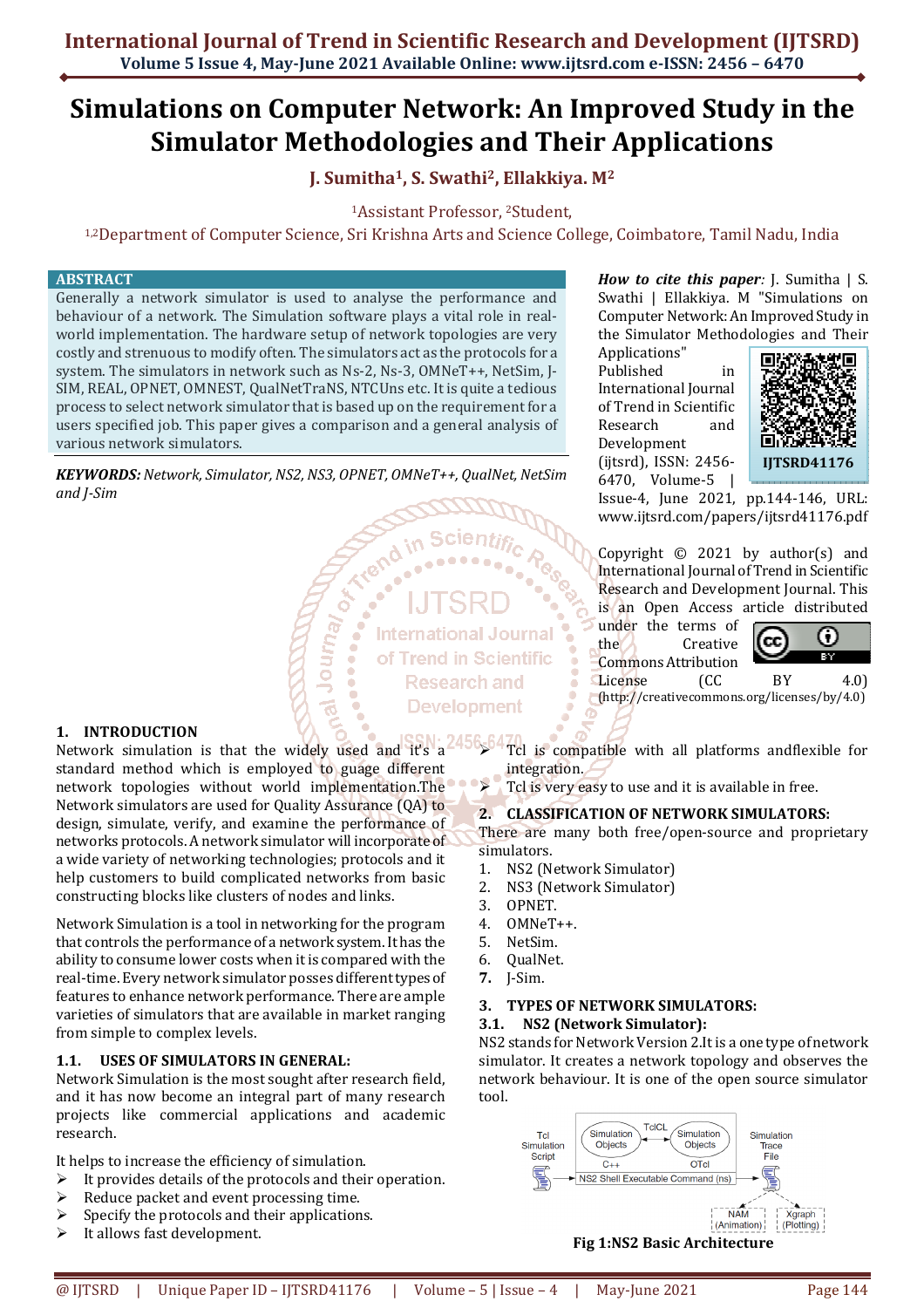International Journal of Trend in Scientific Research and Development (IJTSRD) @ www.ijtsrd.com eISSN: 2456-6470

## **Features:**

- 1. It is object oriented.
- 2. It is has protocol support
- 3. It is Unix Based.
- 4. It uses TCL for the scripting purpose.

# **Advantages:**

- 1. Complex scenarios can be easily tested.
- 2. Results can be quickly obtained
- 3. Supports various protocols and platforms

# **Disadvantages:**

- 1. It has complicated structure.
- 2. Errors are unreliable.

# **Steps to work in NS2:**

- 1. Download software NS2.
- 2. Install in your home directory.
- 3. Compile the latest version of NS2.
- 4. Create your own topology.
- 5. Verify the topology and directory
- 6. Modify codes
- 7. Create your own .tcl script.
- 8. Execute and analyze the result

# **3.2. NS3 (Network Simulator):**

It helps us to create a virtual node. It is also one type of network simulator. It allows us to write the scripts by using C++ and python language. It is a Discrete Event Simulator. This Simulator has events which are associated with the execution and simulation time.



**Fig 3: OPNET Architecture** 

### **3.4. OMNeT++:**

Its expansion is Objective Modular Network Testbed in C++.It is used for teaching and other academic purposes. It is based on C++ Simulation of framework library functions. It is used for both the wired and wireless. It engages with parallel simulation and gives extensibility. This Simulator is also used for queuing, Modelling, evaluating the networks easily through the help of C++ as their scripting language. This Simulator is open source and free cost to use.It is available both in UNIX as well as in Windows based systems.It supports GUI.

# **3.5. NetSim:**

The NetSim was developed by byTecos in 1997.Tis has the Support of GUI. The NetSim has the debugging facility to check the network simulation with reliable connection. This simulator has Graphical options for comparisons.



# **Features:**

- 1. It has lower level of abstraction.
- 2. It acts as a simulator as well as emulator.
- 3. It supports authentication, virtualization, Tracing and Contradiction.

# **Advantages:**

- 1. It has higher end of modularity
- 2. It is flexible to use when compared with NS2
- 3. It is more reliable with real time environment.
- 4. It has emulation mode to use.

# **Disadvantages:**

- 1. It has limited boundaries with scalability problems
- 2. It has reliability issues.
- 3. It has limited support for Scripting.
- 4. Its maintenance level is more to check.

# **3.3. OPNET:**

OPNET stand for optimized network engineering tool. It is a Modeller. It provides environment for network performance, modelling and evaluation of computer network.

# **3.6. QualNet:**

It is one of the Simulator tool. It is fully designed for defence purpose. It provides wired, wireless and also a mixed platform type of services of network to the users. This simulator has a heterogeneous network.QualNet is a version of GloMoSim.

**Fig 4: OPNET Architecture** 



**Fig 5: QualNet Architecture**